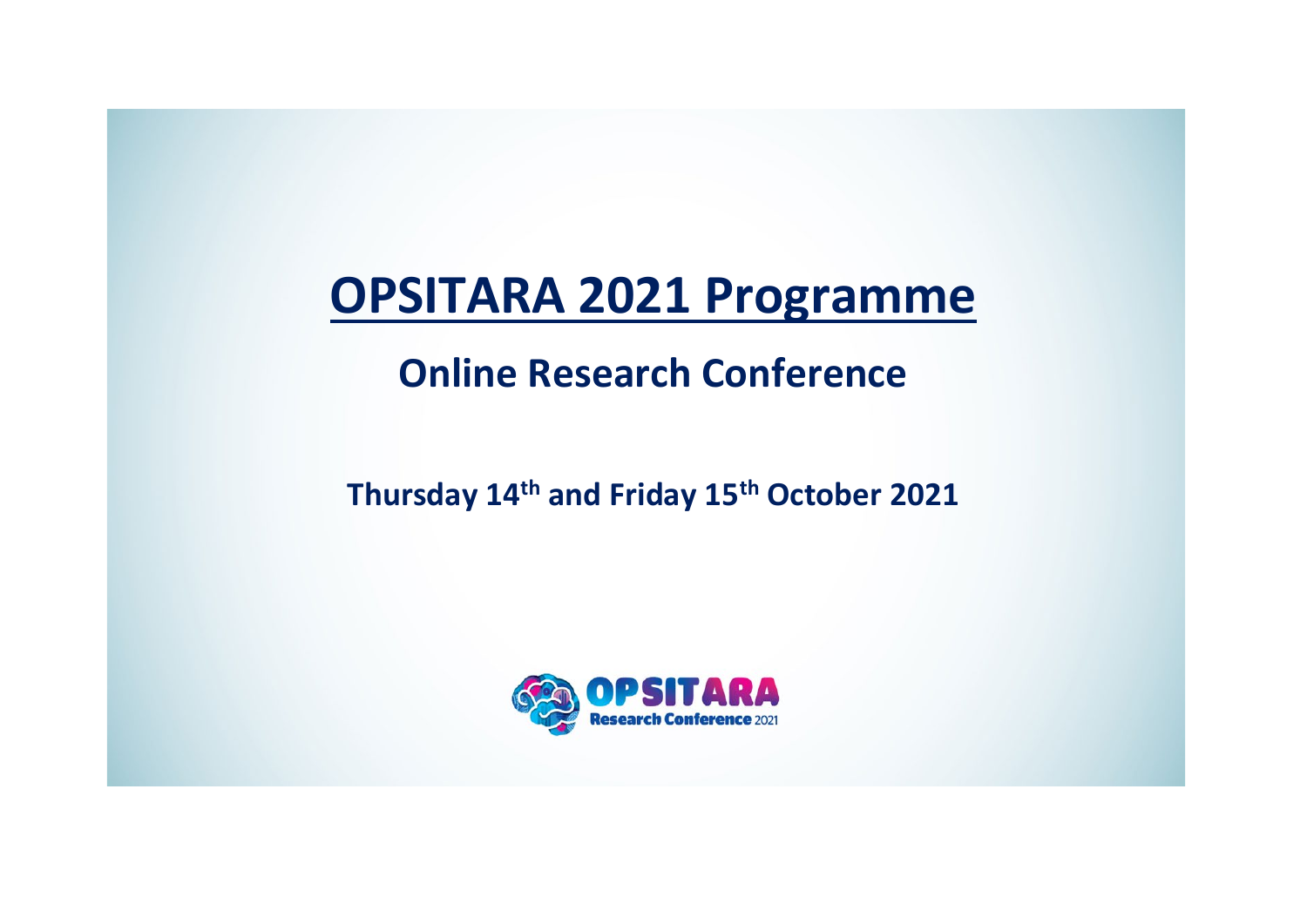## **Session Timetable**

|                    | <b>Thursday 14 October</b>              |                                                    | <b>Friday 15 October</b>                   |
|--------------------|-----------------------------------------|----------------------------------------------------|--------------------------------------------|
| $9.00 - 10.15$ am  | <b>Conference Welcome &amp; Keynote</b> | $9.00 - 10.15$ am                                  | <b>EA2 - Urban Design</b>                  |
|                    |                                         |                                                    | <b>NH3 - Human Physical Performance</b>    |
|                    |                                         |                                                    | <b>PE5 - Recognition of Prior Learning</b> |
| $10.30 - 11.45$ am | <b>NH1 - Health Issues</b>              | $10.30 - 11.45$ am                                 | <b>NH4 - Nursing Careers</b>               |
|                    | <b>PE4 - Social Issues in Pedagogy</b>  |                                                    | <b>PE3 - Teaching and Learning</b>         |
|                    | <b>PE2 - Culture and Pedagogy</b>       |                                                    | <b>CR2 - Art</b>                           |
|                    | <b>TO1 - Tourism</b>                    |                                                    |                                            |
|                    |                                         |                                                    |                                            |
| $1.00 - 2.15$ pm   | <b>EA1 - Engineering Design</b>         | $1.00 - 2.15$ pm                                   | <b>EA4 - Construction Management</b>       |
|                    | <b>PE6 - Learners 1</b>                 |                                                    | <b>PE7 - Learners 2</b>                    |
|                    | <b>CR1 - Media</b>                      |                                                    | <b>PE8 - Practices in Industry 3</b>       |
| $2.45 - 4.00$ pm   | <b>EA3 - Housing Construction</b>       | $2.45 - 3.15$ pm                                   | <b>Conference Close</b>                    |
|                    | <b>PE1 - Blended Delivery</b>           |                                                    |                                            |
|                    | <b>CR3 - Creative Practices</b>         |                                                    |                                            |
|                    | <b>NH2 - Nursing Practice</b>           | <b>DPSITARA</b><br><b>Research Conference 2021</b> |                                            |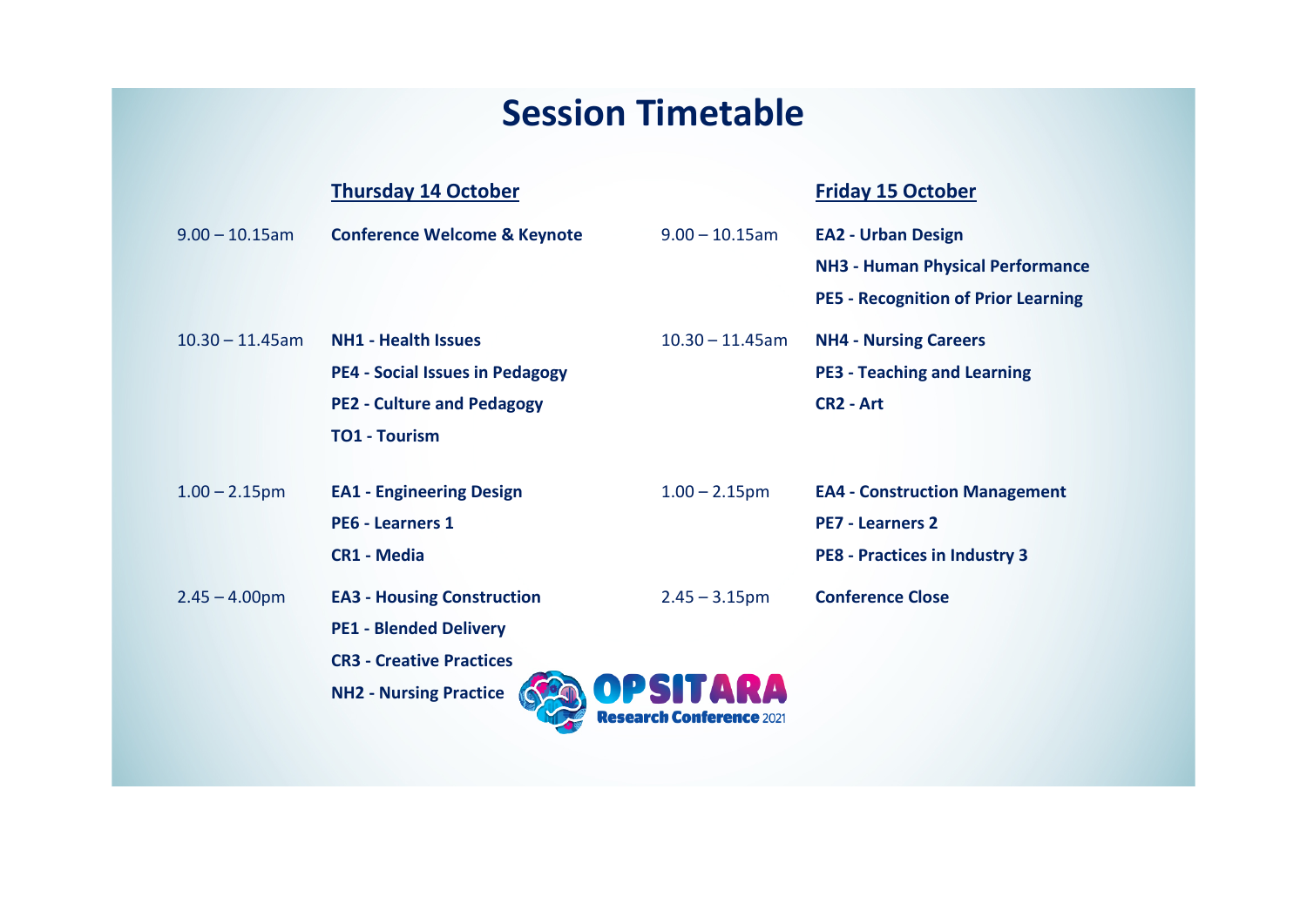**Note**: There are three to four streams for each session, each with a combination of 15-Min Presentations (P) and 5-Min 'Research Bites' (B)

| Thurs 14 October: Conference Welcome and Keynote: 9.00am - 10.15am |                               |  |
|--------------------------------------------------------------------|-------------------------------|--|
| <b>Cultural Opening</b>                                            | - Hemi Hoskins (Ara)          |  |
| <b>Welcome from the Host Organising Committee</b>                  | - Dr Michael Shone (Ara)      |  |
| <b>Keynote Presentation</b>                                        | - Prof. Federico Freschi (OP) |  |

| Thurs 14 October: 10.30am - 11.45am                                                                                                                                                                    |                                              |  |  |
|--------------------------------------------------------------------------------------------------------------------------------------------------------------------------------------------------------|----------------------------------------------|--|--|
| $NH1 - Health Issues (1 x Press, 3 x Bite)$                                                                                                                                                            | <b>Session Chair: Johanna Rhodes (SIT)</b>   |  |  |
| Roxy Coman (P) Ara. Proposal for possible change of management of nausea and vomiting in pregnancy at the 24-Hour Surgery                                                                              |                                              |  |  |
| <b>Claudia Leong (B) Ara.</b> Childhood Obesity                                                                                                                                                        |                                              |  |  |
| Miguel Tapia Gatica & Barbara Dolamore (B) Ara. Caffeine Levels in Yerba Mate Tea                                                                                                                      |                                              |  |  |
| Teri Robson, Martin Downing & Barbara Dolamore (B) Ara. Nutritional Value of Hemp Seeds                                                                                                                |                                              |  |  |
| <b>PE4 – Social Issues in Pedagogy</b> (3 x Pres, 1 x Bite)                                                                                                                                            | <b>Session Chair: Claudia Gonnelli (SIT)</b> |  |  |
| Suhaimi Abd-Latif & Norasieh Md Amin (B) OP, Unitec. Three-tier Processes of Inclusion that Value Diversity                                                                                            |                                              |  |  |
| <b>Lynda Lawton (P) Ara.</b> (NEET) young people and their 'transitions' to adulthood                                                                                                                  |                                              |  |  |
| John Grant, Maria Perez-y-Perez & Tracey-Anne Cook (P) Ara, UC, Skill Wise. "Work Active" – Embracing the Tertiary Learning Needs of<br>Adults with Intellectual Disability - The "Forgotten Learners" |                                              |  |  |

**Inge Andrew (P) OP.** Designing a Community Support System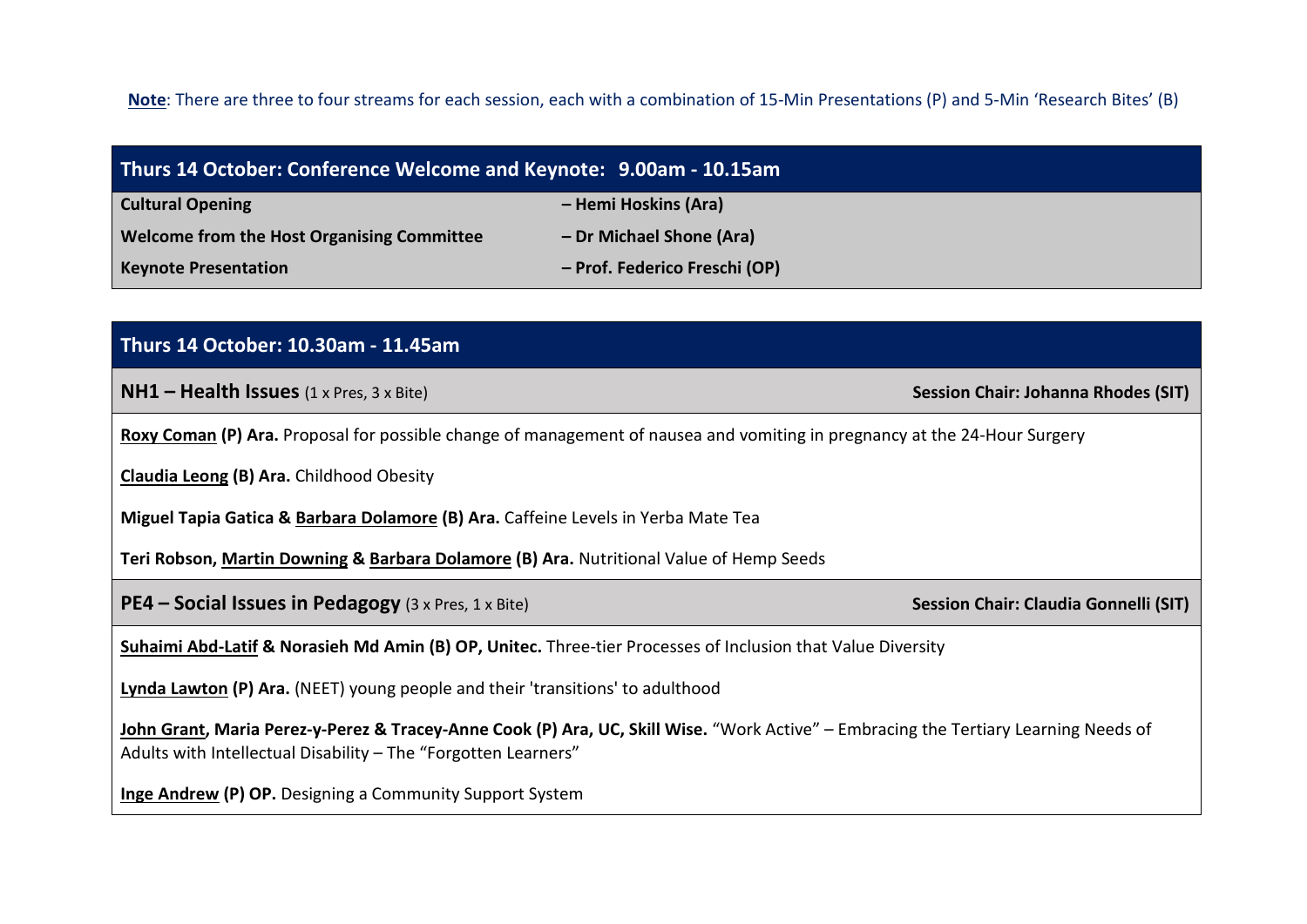**Charmaine Tukua & Niki Hannan (P) Ara.** Ko te Haruru o Rūaumoko – Impact of the 22nd of Feb 2011 Earthquake on Teaching & Learning 10 years later

**Tagaloa Genevieve Taula-Togiaso (P) Ara.** Perceptions Around Learning Support for Samoan Nurses

**Mariechen Ngarotata, Heperi Harris, Reimana Tutengaehe, Katie Marr, Niki Hannan & Faye Wilson-Hill (B) Ara.** The Māui Mua Project

**TO1 – Tourism** (1 x Pres and 3 x Bite) **Session Chair: Michael Shone (Ara)**

**Rachel Byars (B) OP.** Skills and training in the hotel sector

**Helen Geytenbeek (B) OP.** Tourism: what is the future for New Zealand?

**Michael Shone, Kathryn Fortescue, Cheryl Stokes & Sampath Gunawardana (B) Ara.** Perceptions of Destination Image in Tourism Choices

**Sampath Gunawardana, Michael Shone & Luofeng Xu (P) Ara.** Online Reviews of Restaurant Quality and Experience in Decision-Making

#### **Thurs 14 October: 1.00pm - 2.15pm**

**EA1 – Engineering Design** (4 x Bite) **Session Chair: Naveed ur Rheman (SIT)** 

**Shuva Chowdhury & Rehan Masood (B) SIT.** Developing an Operational Workflow to Integrate Mobile LIDAR Scanner in BIM Optimisation

**Carlo Gabriel & Thiago Ribeiro Silva (B) SIT, Fisher & Paykel Ltd.** Articulated Pneumatic Base for Injection Moulding Parts

**Graeme Harris & Lyndsey Alton (B) Ara.** 3D Printing a Fully Functioning Replacement Carburettor

**Yao Li & Thomas Cronje (B) Ara.** A Novel ARM Microcontroller-based AOA Interface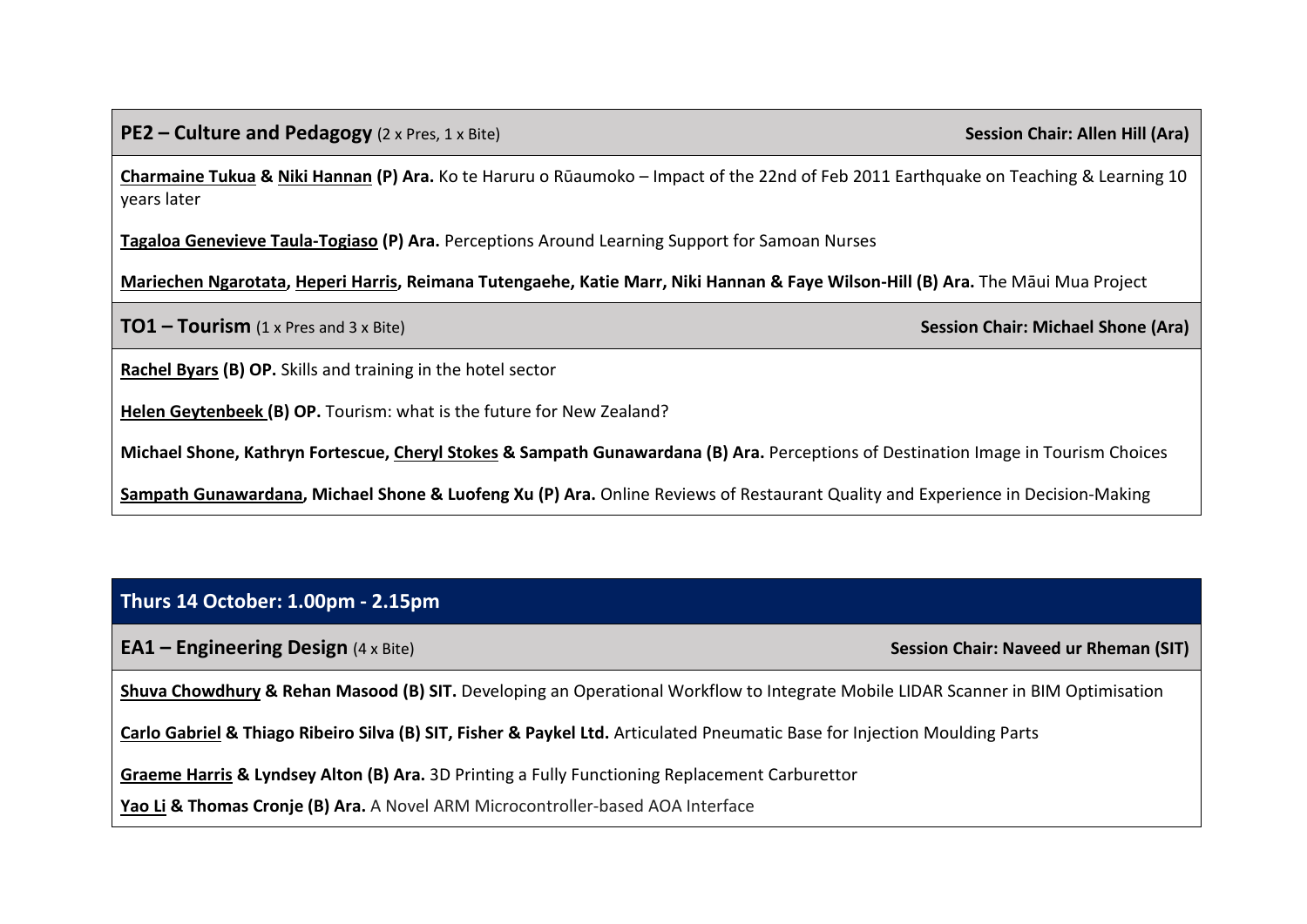**PE6 – Learners 1** (3 x Pres) **Session Chair: Kerry Mulligan (Ara)** 

**Robyn Hill, Warren Smith & Jerry Hoffman (P) SIT.** Online Learning in the Master of Applied Management

James Harrison (P) Capable NZ, OP. Further perspectives on the framework of developmental practice for vocational and professional roles produced from PhD findings

**John Mumford (P) SIT.** Artificial Intelligence and Algorithmic Biases: Developing Critical Thinking for Postgraduate Information Technology students

**CR1** – **Media** (2 x Pres, 1 x Bite) **Session Chair: Bernard Otinpong (Ara) Session Chair: Bernard Otinpong (Ara)** 

**Bronwyn Beatty (P) Ara.** Technological innovations in the community media space

**Brendan Reilly & Mark Aldridge (B) Ara.** Professional Issues in Podcast Creation

**Alice Rae-Flick & Masen Ma (P) Ara.** Using collaborative projects to improve industry capability.

#### **Thurs 14 October: 2.45pm - 4.00pm**

**EA3** – **Housing Construction** (2 x Pres, 1 x Bite) **Session Chair: Shuva Chowdhury (SIT) Session Chair: Shuva Chowdhury (SIT)** 

**Kerry Mulligan, Britta Basse & Daphne Robson (P) Ara.** Measuring Baseline Performance and Quantifying Comfort Improvement in Home Heating

**Rehan Masood, Mujaddad Afzal & Konstantin Peltsmakher (B) SIT.** Cold-formed Steel (CFS) as a Prefabrication Technology for Medium Density Housing (MDH) in New Zealand.

**Rehan Masood, Don Samarsinghe, Milad Moradibistouni & Sadeg Ali Akbarlou (P) SIT, Massey, VUW, Unitec.** Identification of Offsite Construction Skills and Profiles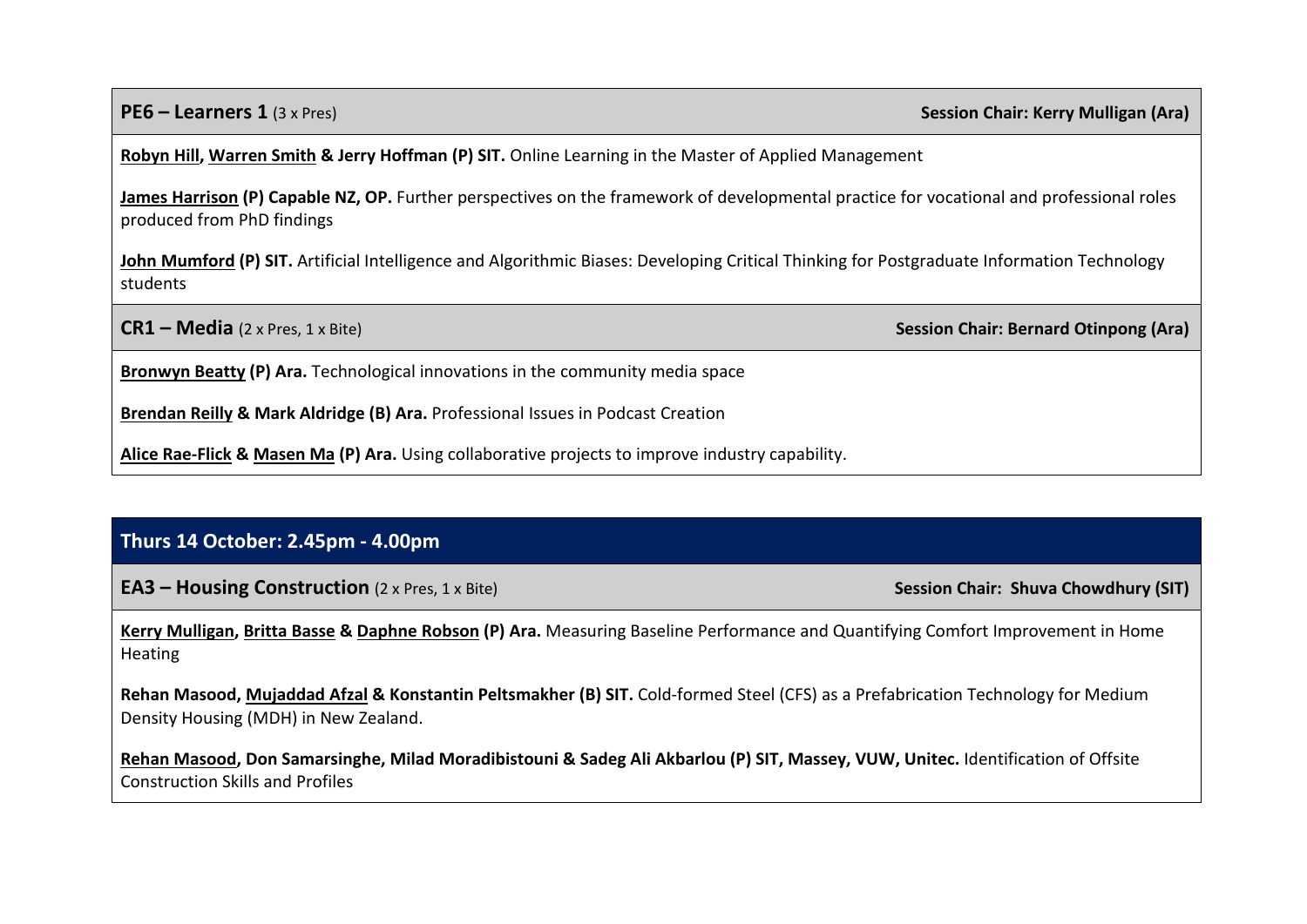**PE1** – **Blended Delivery** (3 x Pres) **Session Chair: Bruce Russell (Ara) Session Chair: Bruce Russell (Ara)** 

**Johanna Rhodes & Mary McMillan (P) SIT.** Using the simulation modality of Mask-Ed™ (KRS Simulation) during lockdown.

**Vijay Kumar (P) OP.** Lock-down Challenges to Remote Learning

**Melanie Welfare (P) Ara.** Virtual reality as a teaching and learning tool in midwifery education.

**CR3 – Creative Practices** (4 x Pres) **Session Chair: Lesley Brook (OP)**

**Carl Pavletich (P) Ara.** Human-centred Design as a Strategy to Research How Millennials See Christchurch

**Lee Borrie (P) Ara.** How Do Creative Communities Develop in a Moneyless Economy? A Case Study of New Zealand Music Video Production in the 1980s

**Tim Budgen (P) Ara.** Ngā Atua Hou (the People Weaver)

**Tom Eason & Holly Chappell (P) Ara.** Frankenstein: a Case Study with Physical Theatre

**NH2** – **Nursing Practice** (1 x Pres, 2 x Bite) **Session Chair: Isabel Jamieson (Ara) Session Chair: Isabel Jamieson (Ara)** 

**Anna Richardson, Sandra Richardson, R. Naef, N.S. McAndrew, P. Bierwaltes, V. Chiang, D. Clisbee, J. de Beer, J. Honda, M. Nagi-Cupal, A.M. Price, T. Tehan, A. Towell-Barnard & S. Eggenberger (P) Ara, Others.** Nurses' Perceptions and Practices of Family Engagement in Adult Intensive Care Units

**Trish Thomson, Anna Richardson, Dianne Hudson, Ada Campbell & Avril Guihen (B) Ara.** The Experience of Nursing Students Placed at Managed Isolation Quarantine Facilities (MIQF)

**Peta Taylor & Heather Josland (B) Ara.** Research Influencing Practice: A Real World Example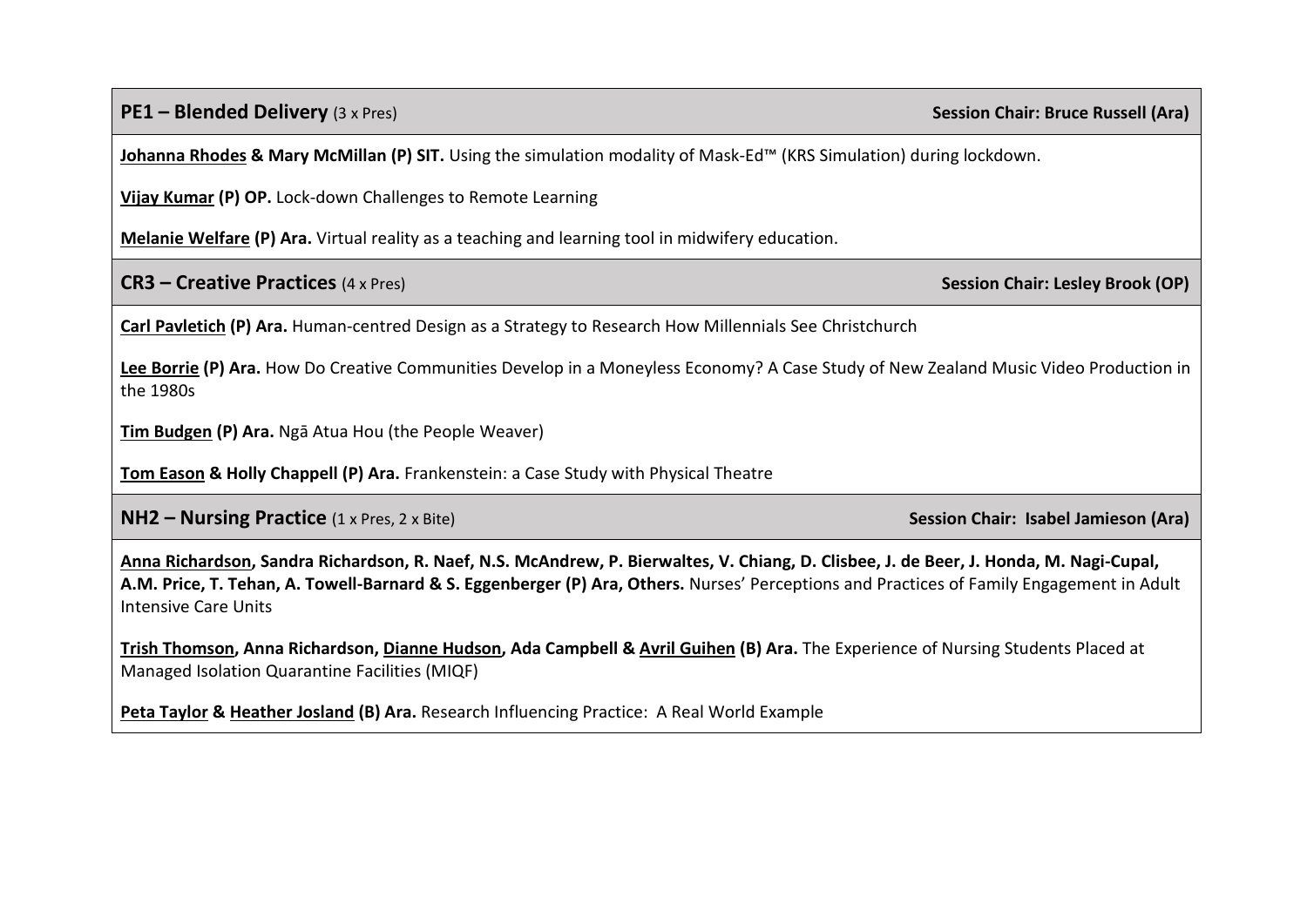#### **Fri 15 October: 9.00am - 10.15am**

#### **EA2 – Urban Design** (3 x Pres, 1 x Bite) **Session Chair: Carlo Gabriel (SIT) Session Chair: Carlo Gabriel (SIT)**

**Naveed ur Rehman (P) SIT.** Solar Powered Vertical Farms: A Case Study for New Zealand

**Abdul Rehman, Naveed ur Rehman & Max Yap (P) SIT.** Solar Powered Cryptocurrency Mining Business in New Zealand

**Imran Ishrat, Nigel Grigg, Nihal Jayamaha & Carel Bezuidenhout (P) Ara, Massey.** The Effects Of Globalisation on Quality and Sustainability in the Cashmere Industry.

**Mazharuddin Syed Ahmed (B) Ara.** Smart-citizens for a Smart-city

**NH3** – **Human Physical Performance** (1 x Pres, 3 x Bite) **Session Chair: Peter Olson (Ara)** Session Chair: Peter Olson (Ara)

**Graeme Harris, Lyndsey Alton, Alex Taylor, Robbie McGregor (B) Ara.** Improving the Kayak Racing Wing Paddle

**Heperi Harris, Peter Olsen, Helen Marshall, Maria Choukri, Claudia Leong, Brooke Kaminski, Nick Draper, Catherine Elliot & Michael Hamlin, (P) Ara, UC, Lincoln.** The Physical Demands of Kī-o-Rahi Competition

**Joanne Trezise & Anthony Blazevich (B) SIT, Edith Cowan.** Modelling human strength – are we more complex than robots?

**Antonia Luthi, Alice Barham, Rhea Deacon, Saoirse Kelly, Clare King & Maria Choukri (B) Ara, Cancer Society, Cultivate Christchurch, New World.** Resource development to decrease drinking in young athletes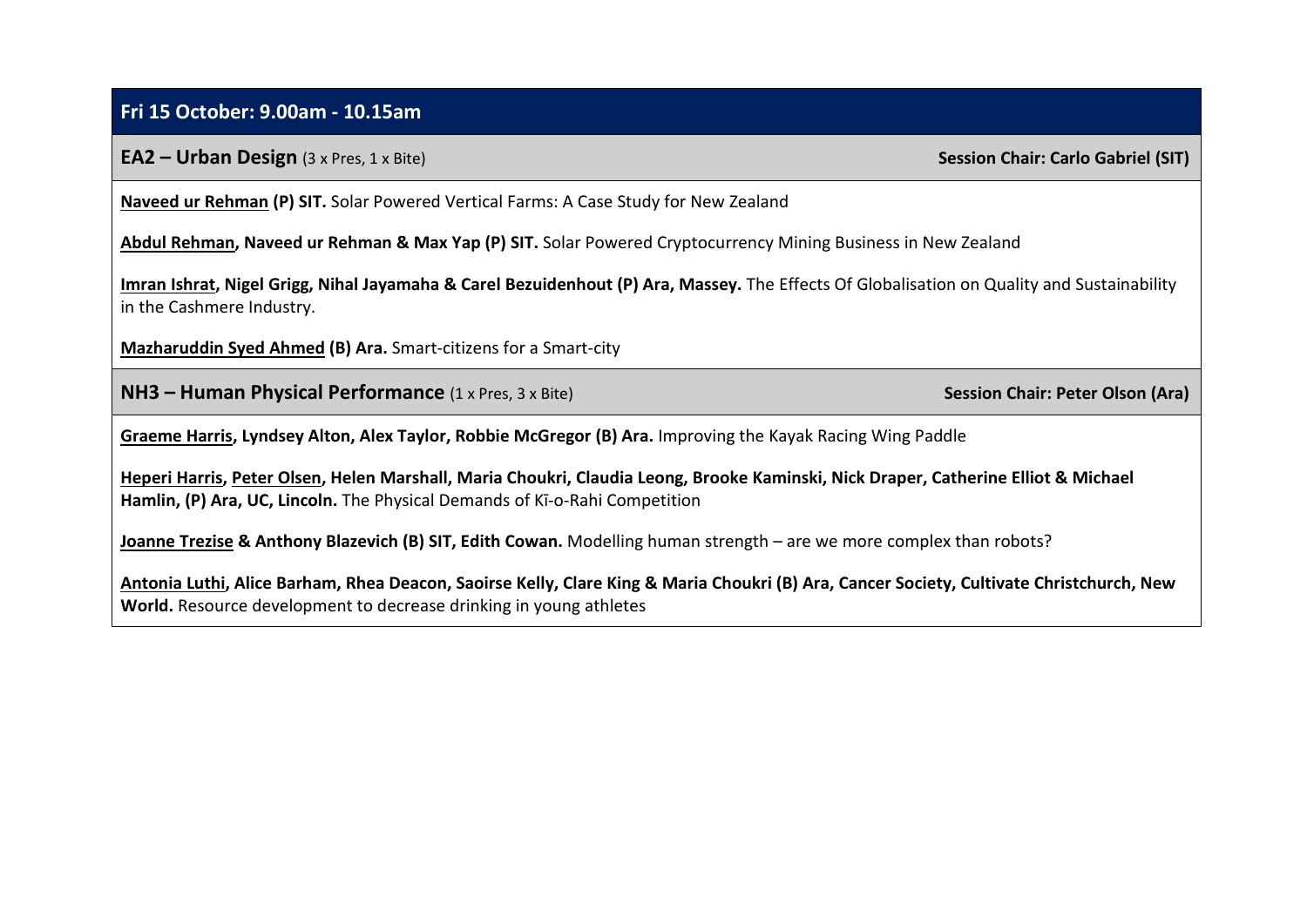**PE5** – **Recognition of Prior Learning** (3 x Pres) **Session Chair: Glenys Forsyth (OP)** 

**Martin Andrew, Sam Mann & Jo Kirkwood (P) OP.** Nurturing a new Doctorate of Professional Practice – voices from three academic mentors

**Glenys Forsyth, Jo Kirkwood & Glenys Ker (P) OP, Capable NZ.** Facilitating Learner Success in Professional Practice Qualifications: The Critical Role of the Academic Mentor

**Sundeep Daggubati & Kam Cheng (P) Ara.** Mapping the Southbase Competency Framework to credit requirements in the New Zealand Diploma in Construction Management

#### **Fri 15 October: 10.30am - 11.45am**

**NH4 – Nursing Careers** (3 x Pres) **Session Chair: Jo Kirkwood (OP)** 

**Isabel Jamieson, Cathy Andrew, Ray Kirk & Kirsty Donaldson (P) Ara, UC, NZNO.** Generation Z RNs (2020) 'Commitment to Nursing' compared to Generation Y RNs (2010)

**Margaret Hughes, Gayle Rose & Henrietta Tripp (P) Ara, UoO.** Nurses Experiences and Perceptions of Living and Working With a Disability: A Qualitative Descriptive Study

**Patricia Conradson (P) SIT.** Working overtime: Factors which influence nurses' decisions to continue or cease working.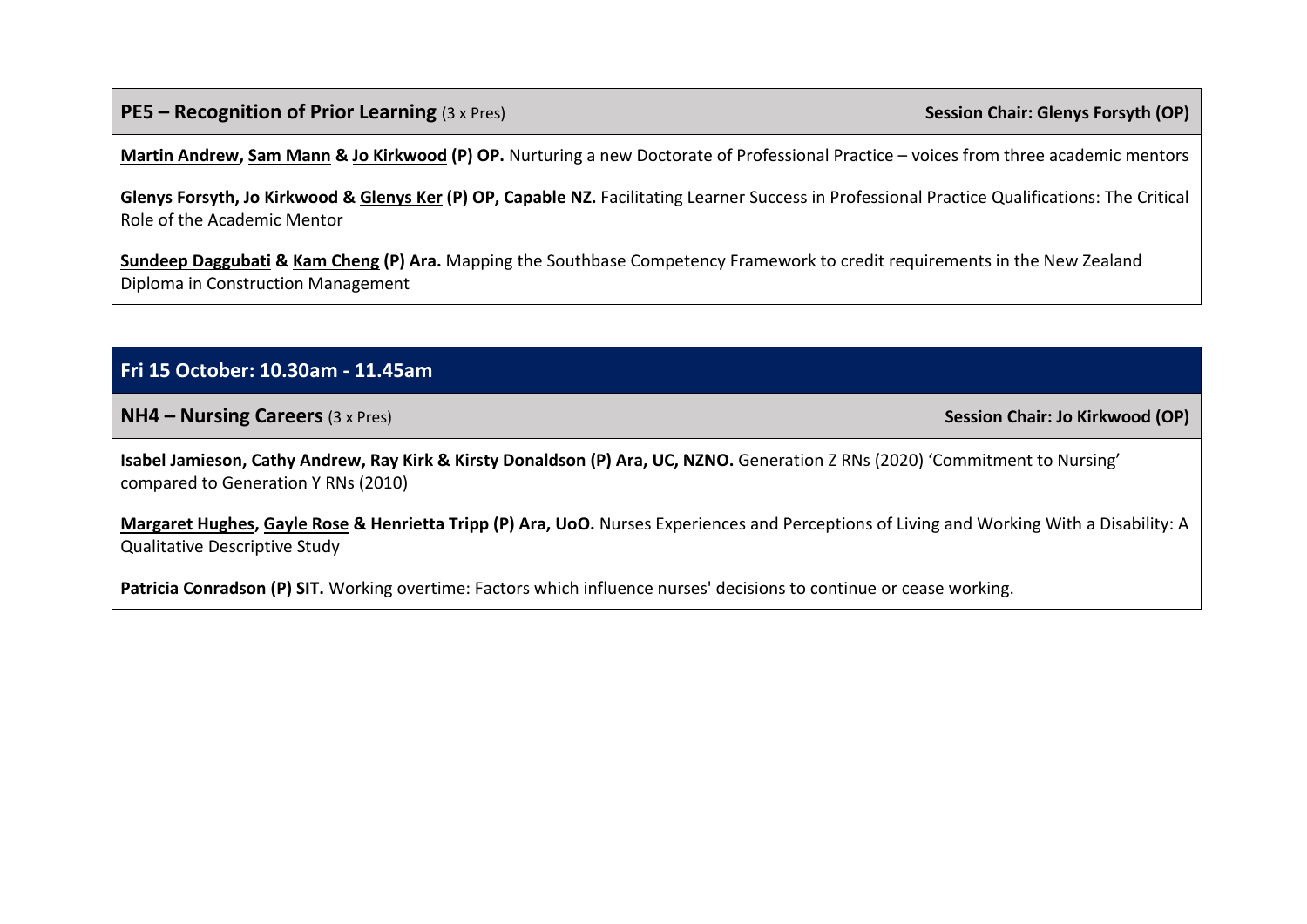| <b>PE3 – Teaching and Learning</b> $(2 \times Pres, 2 \times Bites)$                                              | <b>Session Chair: Amber Paterson (OP)</b> |  |
|-------------------------------------------------------------------------------------------------------------------|-------------------------------------------|--|
| <b>Lesley Gill (P) OP.</b> Emotional Intelligence in Teaching and Learning                                        |                                           |  |
| Ana Terry (P) OP. Joining the dots - visually literacy in learning and teaching                                   |                                           |  |
| Christina Liang & Claudia Gonnelli (B) SIT. The Micro-Investigator Programme and the Demystification of 'Science' |                                           |  |
| Jean Cory-Wright, Veronica O'Toole & Chris North (B) Ara, UC. Education Outdoors Emotions and Memory              |                                           |  |
|                                                                                                                   |                                           |  |
| $CR2 - Art (3 x Pres)$                                                                                            | <b>Session Chair: Bruce Russell (Ara)</b> |  |
| Nathan Ingram (P) Ara. Urban Contemporary Art: From Street to Gallery                                             |                                           |  |
| Lesley Brook (P) OP. 19 Influences of Emotional Responses to Contemporary Art                                     |                                           |  |

### **Fri 15 October: 1.00pm - 2.15pm**

**EA4 – Construction Management** (1 x Pres, 2 x Bite) **Session Chair: Rehan Masood (OP) Session Chair: Rehan Masood (OP)** 

**Sundeep Daggubati & Kam Cheng (B) Ara.** Resource tagging for identifying safety risks that result from deviation between work as imagined and work as being done

**Samanthi Menike (B) SIT.** Road Construction Project: Material Reconciliation

**Omer Altaf, Liam Witherspoon & Rolando Orense (P) OP, UoA.** Risk Assessment of Liquefaction-Induced Ground Damage in the Puketoka Formation of Auckland, New Zealand